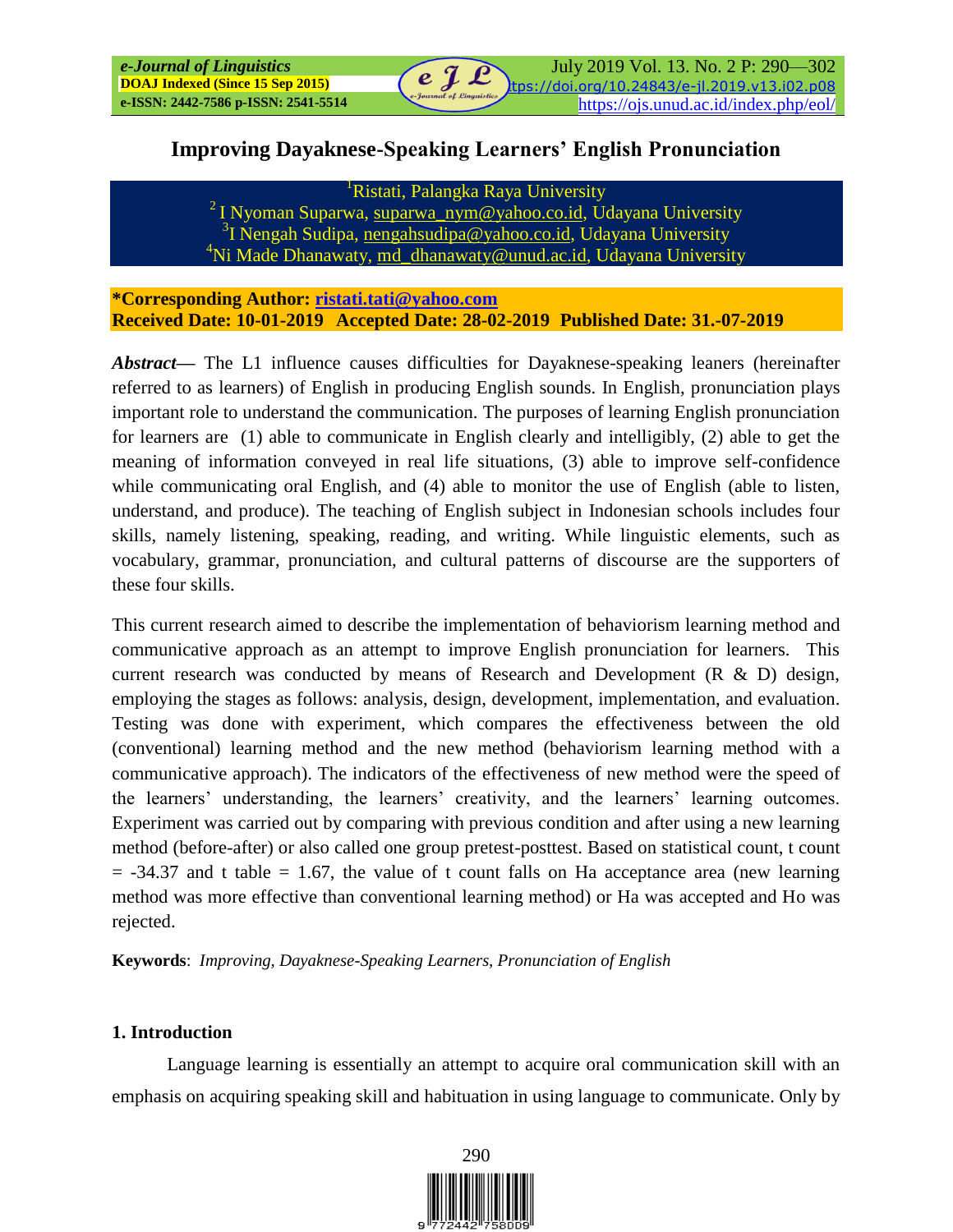# *e-Journal of Linguistics*  **DOAJ Indexed (Since 15 Sep 2015)**

July 2019 Vol. 13. No. 2 P: 290—302 https://doi.org/10.24843/e-jl.2019.v13.i02.p08 **e-Journal of Einguistics**<br>https://ojs.unud.ac.id/index.php/eol/

having good communication skill, speakers can express themselves and learn to follow the prevailing social and cultural rules (Kayi, 2006). Relation to language discussion as a tool for communication,there are two methods for mastering the language. Both methods are (1) language acquisition and (2) language learning. Language acquisition is related to the naturalistic type and occurs in the child's subconsciousness, whereas language learning is related to the formal type or the learning process in the classroom (Krashen, 2009; Odisho et al, 2008; Fernandez et al, 2011). Learning process that takes place in the classroom deals with components such as curriculum, syllabus, teachers, students, materials, and media, and learning resources that are prepared.

 $\bm{e} \bm{\mathcal{J}} \bm{\mathcal{L}}$ 

Referring to the explanation above, the discussion in this article is to master the language through teaching-learning in the formal classroom. The language learning chosen is English pronunciation. Some related studies, Elmaksoud (2013) explained that communicative approach is the effective way for developing EFL learners' pronunciation of English. Fraser (2001), communicative approach is the appropriate way for teacher and trainer in increasing EFL learners' pronunciation of English. Therefore, this current research formulated the following statement of the problem: "How is the effectiveness of learning method as an attempt to improve the English pronunciation for learners?"

The purpose of this study offers a solution to the problem that occurs in English pronunciation learning using linguistic theories combined with language learning method and technique. Practically, the result of this study can be used by English teachers to address problems in English pronunciation.

#### **2. Theoretical Basis**

#### **Pronunciation**

Language study is a way to expressing various language phenomena based on macrolinguistics and micro-linguistics point of view. The study of macro-linguistics aspects focuses on language relating to other disciplines. On the contrary, micro-linguistics study focuses on language structure, such as phonology, morphology, syntax, and semantics (Masreng, 2019:32). Pronunciation is a way of producing sound, which includes sounds, words, phrases, sentences, and paragraphs (dialog) (Fraser, 2001; Richards & Schmidt, 2008). Study of pronunciation is

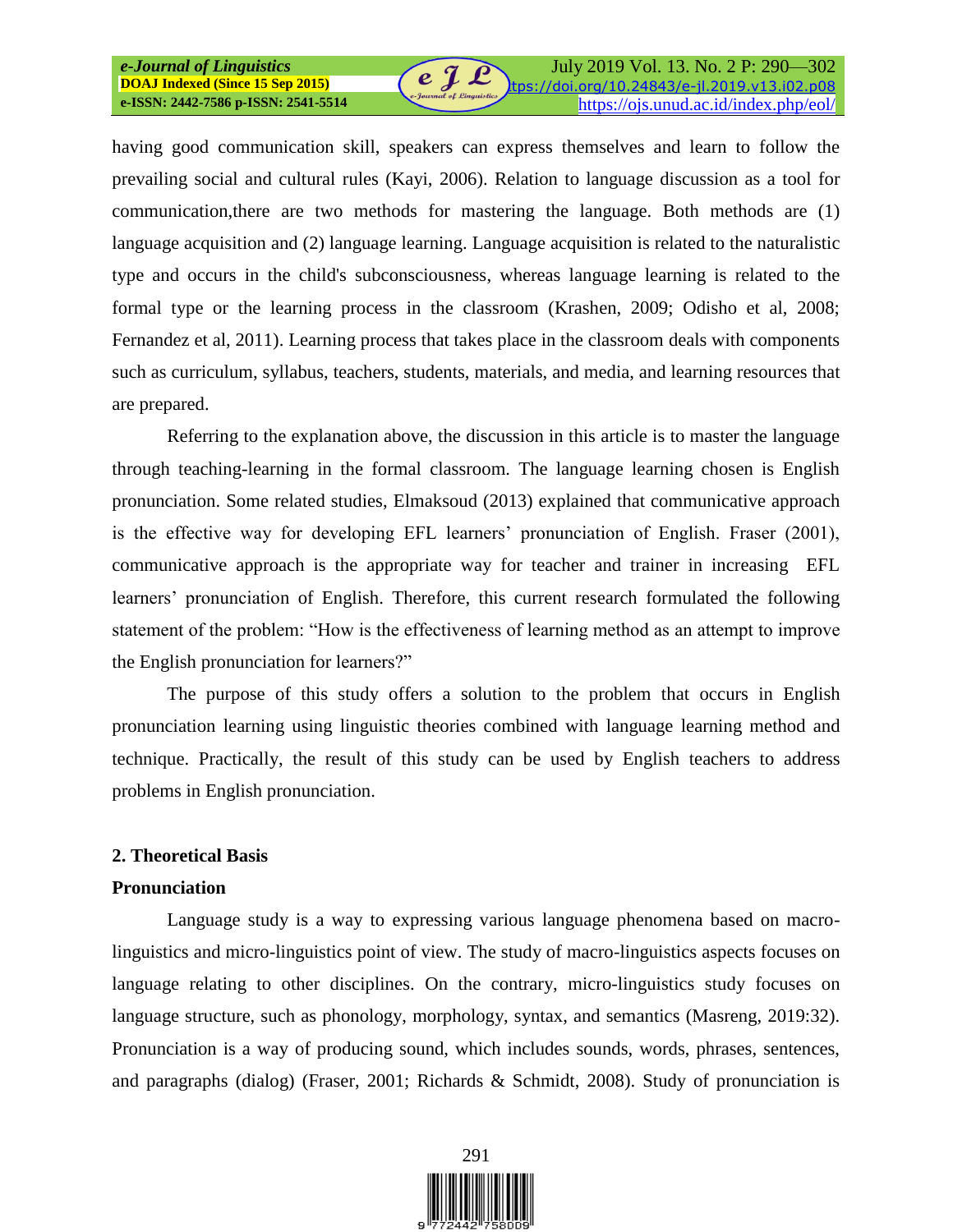included into two fields. They are phonetics and phonology (Ladefoged, 2011; Kelly, 2006). Phonetics refers to the study of speech sounds produced by human speech organ and phonology refers to the system and pattern of the sounds which exist in particular language (Kelly, 2006; Davenport & Hannahs, 2005; Roach, 2008; Rugg, 2010).

The teaching of English subject in Indonesian schools includes four skills, namely listening, speaking, reading, and writing. While linguistic elements, such as vocabulary, grammar, pronunciation, and cultural patterns of discourse are the supporters of these four skills (Kirkpatrick, 2007). In English, pronunciation plays important role to understand communication (Carson, 2012; Nelson, 2010).

#### **Behaviorism Learning Method and Communicative Approach**

Teaching English as a foreign language in Indonesia requires an intensive attention to make learners euphoric and excited to learn and must be fully oriented to maintain their English mastery (Sabilah, 2018:5). In line with Sabilah's idea, the strategy used to improve the mastery of pronunciation is behaviorism learning method and communicative approach. In behaviorism learning theory, learning is a result of the interaction between stimulus and response, learner is able to show changes in behavior. Behaviorism learning theory explains that input in the form of stimulus and output in the form of response. What is meant by stimulus is everything that the teacher gives to the learner, while the response is in the form of a reaction or learner's response to the stimulus given by the teacher. In addition to stimulus and response, other important factors in the flow of behaviorism are reinforcement and punishment factors. Strengthening is a consequence that increases the probability that a behavior will occur. Conversely, punishment is a consequence that decreases the probability of a behavior occurring (Els et al (1991:26).

To overcome and reduce the level of difficulty of the students in learning English, teachers should really pay attention and apply the appropriate approach in teaching English pronunciation (Abreu, Ortage, and Flores, 2013). The communicative approach emphasizes the use of target language (English) in communicating during the learning process takes place and helps learners not only practice the pronunciation but also understand the meaning of the information conveyed (Celce-Murcia, 2008: 7).

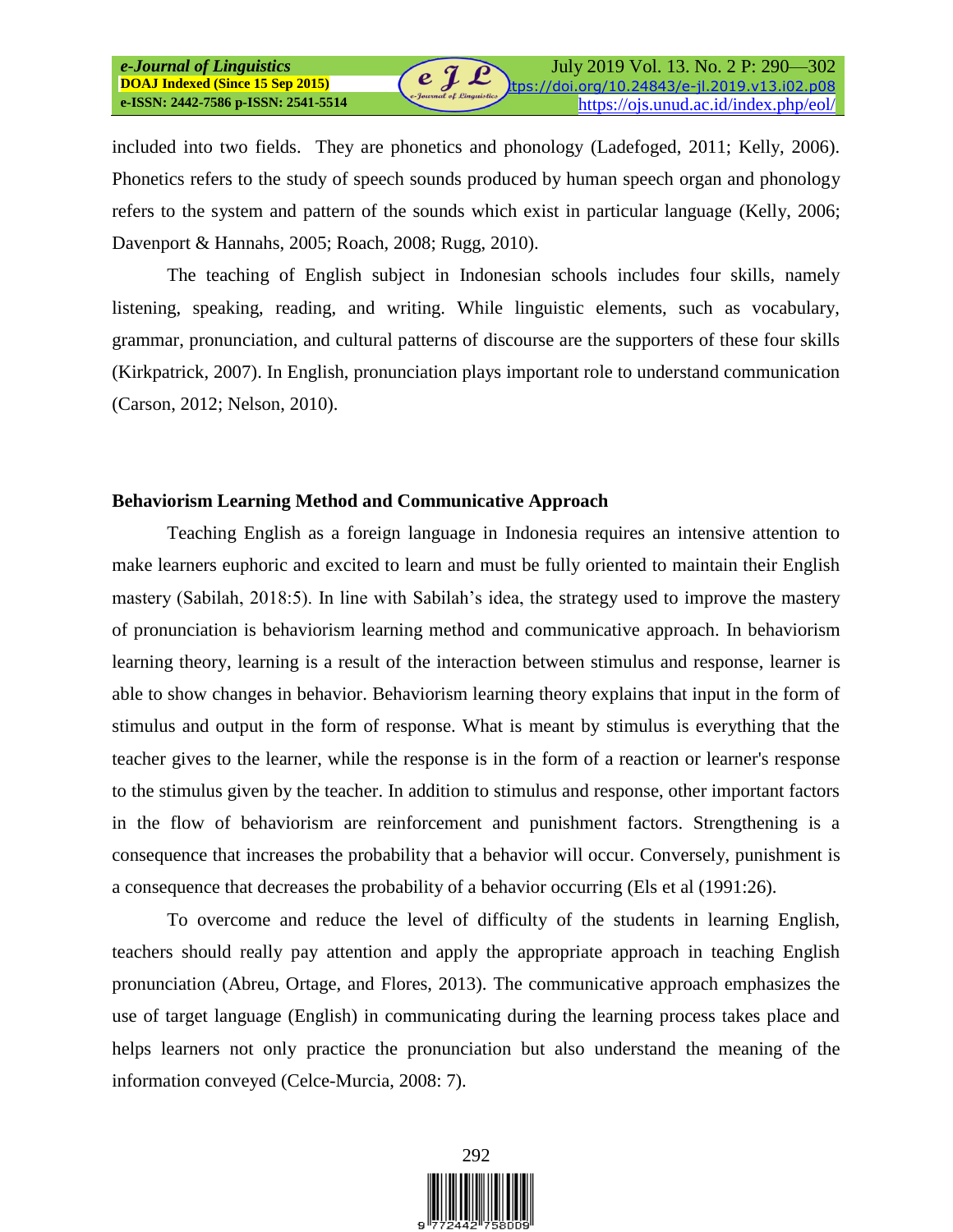The purpose of communicative approach is to improve the students' ability to master second language or foreign language not only the structure but also be able to use the language to communicate in real-life situations and contextually (Richards, 2006). Techniques in learning with communicative approach are game, role play, simulation, drama, storytelling, songs, dictation, tongue twisters, listening discrimination sounds, minimal pairs, and problem solving.

 $e \nightharpoondown e$ 

There are several points to consider in applying communicative approach: (1) classroom learning is emphasized in real communication and focuses on target language learning, (2) teachers as facilitators and provide many opportunities for learners to make experiment or try out to what they know, (3) tolerance with mistakes made by learners during the teaching-learning process in the classroom, because learners can learn from mistakes to get the truth, (4) provide opportunities for learners to develop accuracy and accurately in communicating using the target language, (5) the skills of both productive and receptive language are interrelated and learners are able to apply in real life, and (6) the rules of the target language are obtained directly through communication (Brown, 2010; Richards, 2011: Larsen-Freeman, 2008).

## **3. Research Methods**

*e-Journal of Linguistics*  **DOAJ Indexed (Since 15 Sep 2015)**

This study uses the Research and Development  $(R \& D)$  method with the design of Exploratory Mixed Method. The exploratory mixed method design aims to examine phenomena, identify English segemental sounds and supra-segmental features that are difficult for learners to pronounce, design instrument, and test the instrument (Creswell, 2009: 211). The Exploratory Mixed Method **QUAL**  $\rightarrow$  **quan** model is chosen because this study uses a combination of two types of data, namely qualitative (QUAL) and quantitative (quan) data. Qualitative data are collected and analyzed first as the main data while quantitative data are collected and analyzed later as supporting data ((Dörnyei, 2007: 171). The research method used follows the ADDIE model (Branch and Dousay, 2015) which includes five stages, namely analysis, design, development, implementation, and evaluation.

To know the effectiveness of the new method, there are three indicators, namely (1) the speed of learners' understanding, (2) learners' creativity, and (3) learners' learning outcomes. The way used to determine the effectiveness of the new method is to compare the results of the

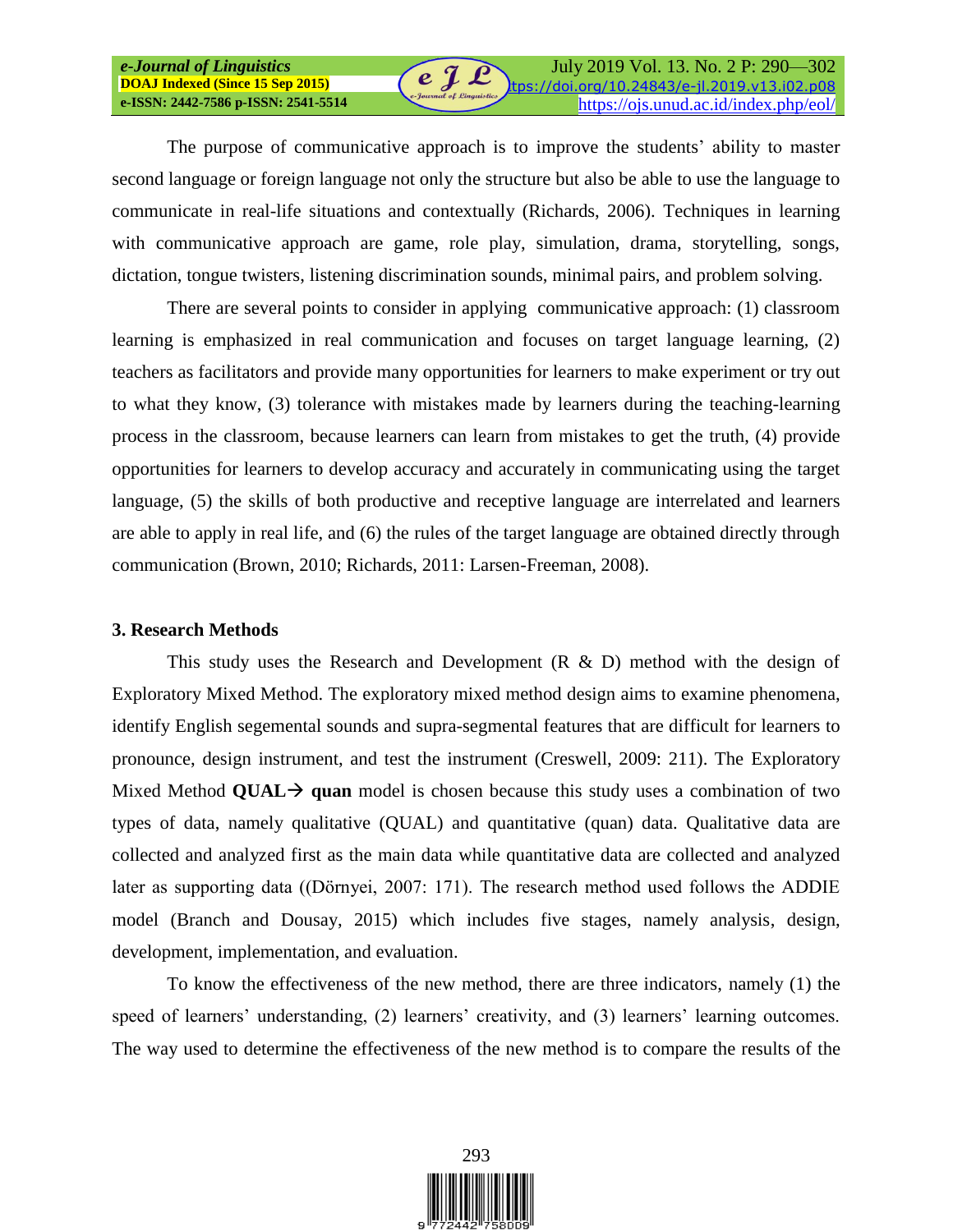pre-test and post-test of the XI grade learners of SMA PGRI and SMAN-3 Palangka Raya, which are then analyzed using the t-test formula.

 $\boldsymbol{e} \ \boldsymbol{\mathcal{J}} \ \boldsymbol{\mathcal{L}}$ 

The main instrument in this study is the researcher herself and then assisted by other supporting instruments, such as observation sheet, interview sheet, test, validation sheet, Cambridge Advanced Learner's Dictionary 3rd Edition electronic dictionary, recording device, documentation result, scoring sheet, speech analyzer, and audio-visual aid.

Data collection methods and techniques are the methods used are observation methods with recording, see and note techniques. In the analysis phase, qualitative data is carried out by the intra-lingual equivalent method and the extra-lingual equivalent method with the comparative connection technique equates to the same data, differentiates for different data and excludes other group of data that are similar but not the same (Mahsun, 2007: 117-121). Specifically data relating to interference uses the intra-lingual equivalent method. While the extra-lingual equivalent method is used to analyze the sounds that are pronounced by learners with articulation tools.

The sounds of spoken language associated with acoustics are analyzed by a speech analyzer (Suparwa, Putra, and Malini, 2015). Speech analyzer is a tool that is able to provide accurate calculations on the frequency, intensity, and duration and is able to accurately describe the final intonation pattern (up, down, partially down) at the sentence level. Supra-segmental features that accompany segmental sounds are analyzed using a speech analyzer. Quantitative data analysis from the results of the pre-test, post-test, and questionnaire are carried out by percentage formula.

#### **4. Discussion**

*e-Journal of Linguistics*  **DOAJ Indexed (Since 15 Sep 2015)**

The research method used follows the ADDIE model which includes five stages, namely analysis design, development, implementation, and evaluation. The procedures followed ADDIE model which were simplified based on the needs of this research. The performed procedures consisting of the followings:

#### 1) Analysis Phase

The first stage of the study carried out contrastive analysis between the Dayak Ngaju language, Indonesian, and English to collect data on the same sounds (positive transfer) and

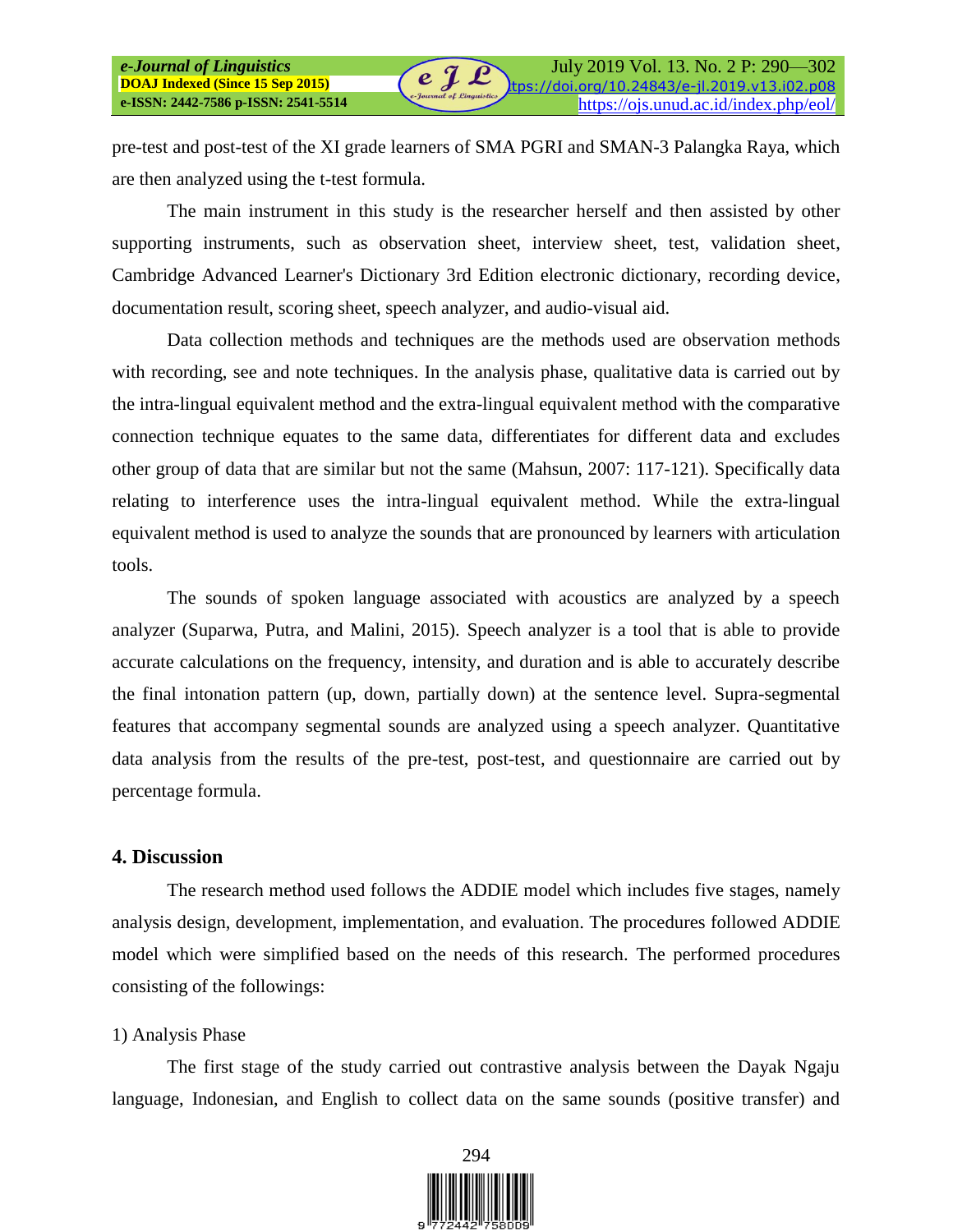different sounds (negative transfer / interference). Based on the hypothesis in contrastive analysis, the cause of the difficulty of learners in learning the target language is interference. At this stage a pre-test was given to measure learners' initial knowledge of English pronunciation.

#### 2) Design Phase

The second stage was the design stage carried out with the Research Library which was a study of syllabus and teaching material to be adjusted to learning needs.

#### 3) Development Phase

The third stage was the stage for developing the learning method design based on the results of validation and revision and suggestions from expert judges.

## 4) Implementation Phase

The fourth stage was the implementation of learning method that had been developed in the previous stage at the research location. The selection of samples in qualitative research was more precisely done intentionally (purposive sampling).

## 5) Evaluation Phase

The fifth stage was the stage of measuring the effectiveness of the new learning method after it had been applied to class XI students, amounting to 50 learners at the study site. The way used to determine the effectiveness of the new method was to compare the results of the students' pre-test and post-test, which were then analyzed using the t-test formula.

The following is the value explanation of the comparison between pre-test and post-test. After obtaining the pre-test (O1) results of 49% and post-test (O2) of 85.5%, the next step was to test the new method using the t-test formula. The calculation was done using the SPSS program. Testing with a correlated t-test used the right-hand test because the alternative hypothesis read "better". If the value of t falls in the Ha acceptance area, Ha which states that "the effectiveness of the behaviorism learning method with the communicative approach is better than the old method (conventional)." Based on statistical calculation, the value of t count was - 34, 37 and t table was 1.67, then Ha was accepted and Ho was rejected.

## **5. Novelties**

The first novelty is the learning model, called the behaviorism learning method with a communicative approach. The second one is methodology, namely the analysis of acoustic phonetic data using a tool called a speech analyzer.

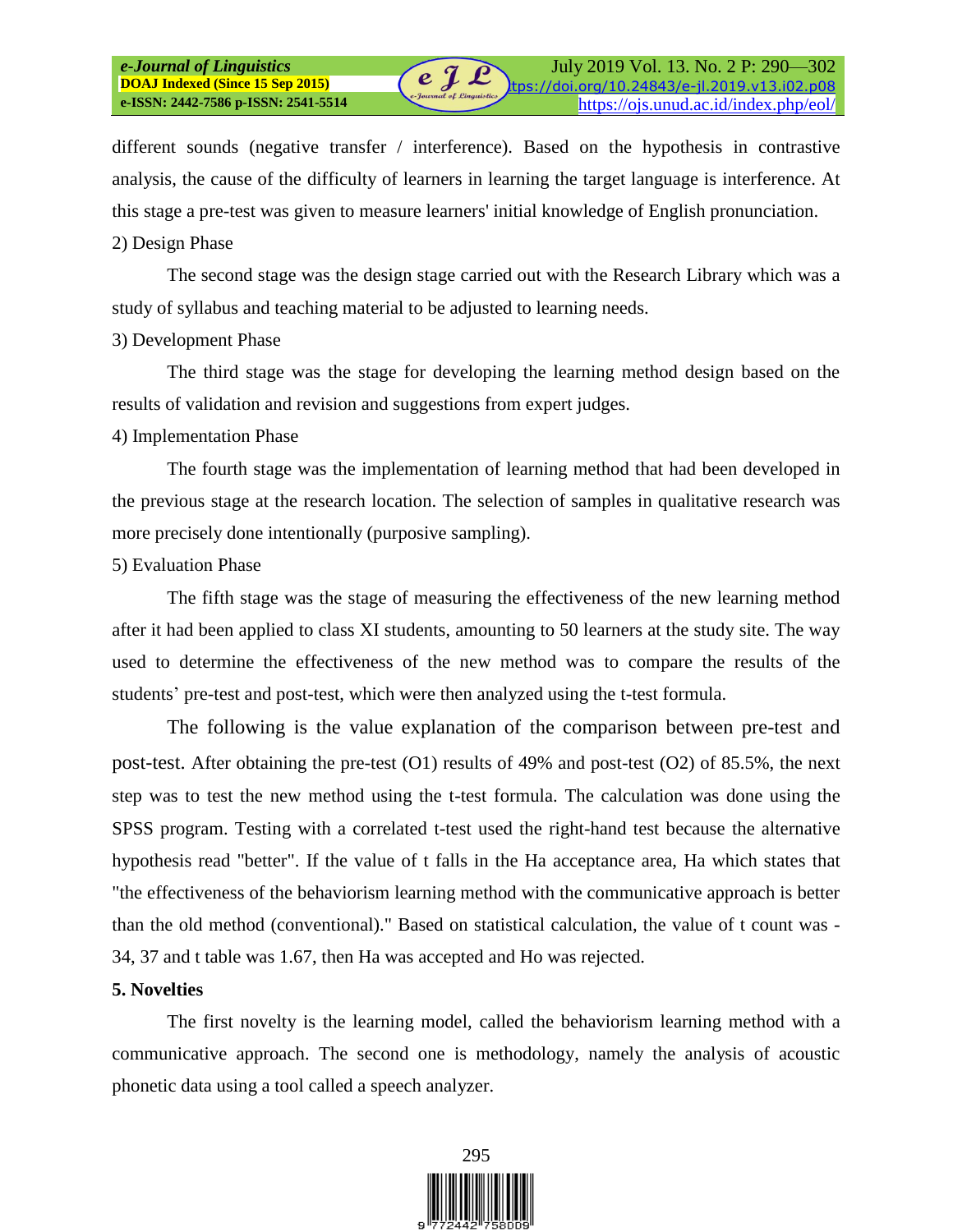

**Figure 1 The Design of Learning Model**

The design of the learning method can be explained briefly as follows. Contrative analysis that produces positive transfer theory and negative transfer (interference) becomes the background for the creation of a learning model design. The chosen approach is a communicative approach that is equipped with aspects (1) language theory, (2) learning theory (behaviorism theory), (3) learning objectives, (4) syllabus, (5) types of activities, (6) the role of teachers, (7) the role of students, and (8) the role of teaching materials.

The learning method chosen is a method of variation, namely lecture, discussion, demonstration, drill & practice, simulation etc. The procedures applied are communicative learning method which consists of five stages described below.

#### 1) Explanation and Demonstration

At this stage the teacher gives an explanation both verbal and written ways about how the sounds of language produced by human speech organ when communicating verbally. The

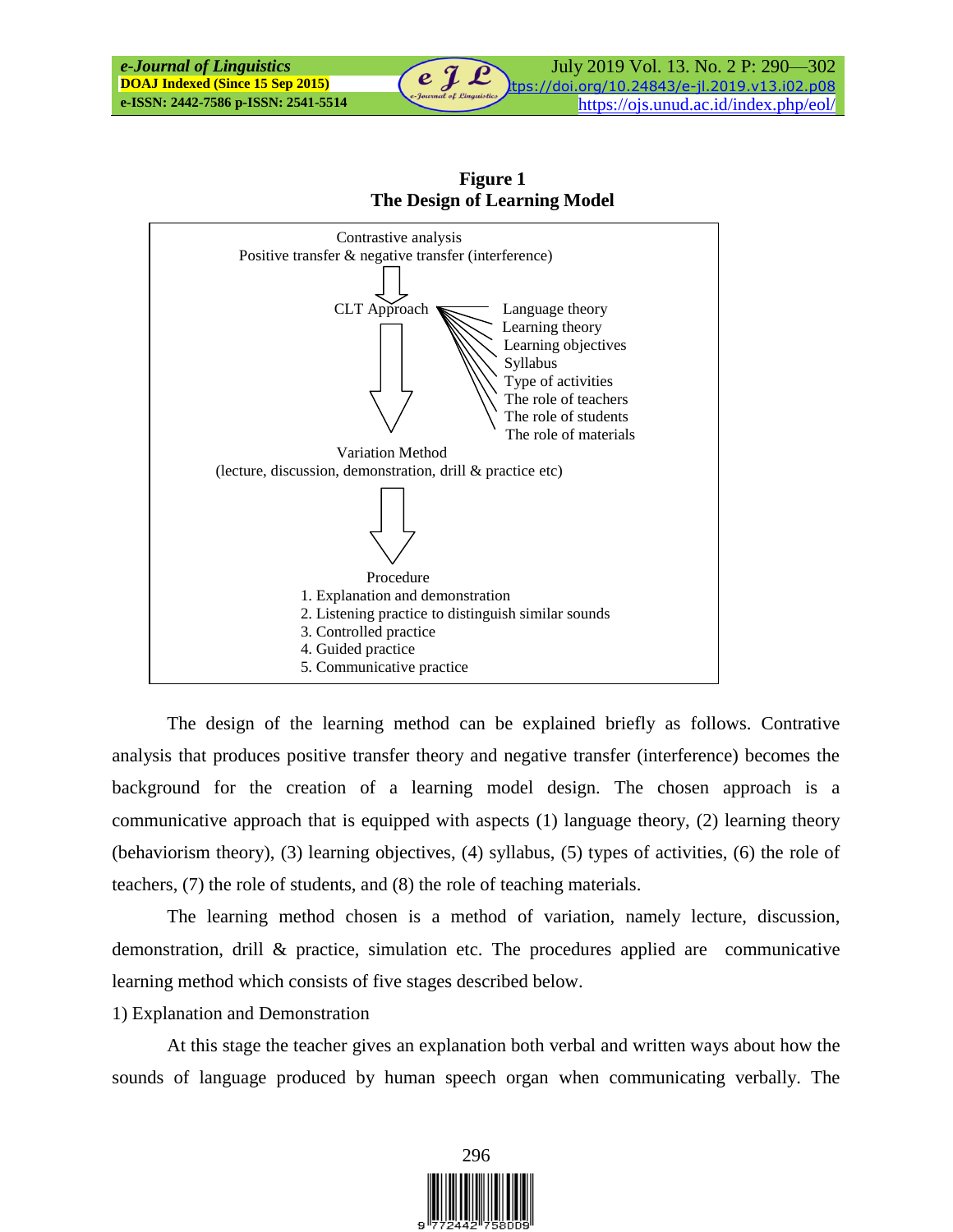teacher demonstrates how to pronounce segmental sounds and supra-segmental features using his/her own voice and mouth as a model. In order for the learning process to run smoothly and the material to be easily remembered by learners, the teacher has to use media such as video and visual symbols (phonetic symbols). The use of phonetic symbols is adjusted to the age of learners. In this study phonetic symbols had to be presented in each learning process considering the XI-class learners were in the ages ranging from 15-22 years.

 $e \mathrel{\mathcal{I}} \mathcal{L}$ 

In starting the learning process, the teacher can use deductive or inductive techniques. In deductive techniques the teacher can start an explanation and be followed by an example. While inductive techniques, the teacher can begin learning by giving examples of variations in accordance with the rules and patterns in the explanation given.

In the pronunciation learning process, the teacher should teach sound gradually, because the pronunciation learning process requires a lot of time to practice. The training model can be done with the Explanation-Practice-Explanation-Practice pattern.

#### 2) Listening Practice

*e-Journal of Linguistics*  **DOAJ Indexed (Since 15 Sep 2015)**

At this stage students practice distinguishing similar segmental sounds. Learners have difficulty in distinguishing similar sounds, examples of distinguishing fricative +voiced [ð] and plosive +voiced [d]; distinguish the fricative -voiceless [θ] and plosive -voiceless [t]; distinguish fricative sound +voiced  $\delta$  and the sound of the fricative - sound  $\delta$ . Exercises can be given in minimal pairs and "same or different": Learners listen to two words and explain whether the two words are the same or different. Example: the sound [ð] in the words "they" and the plosive sound +voiced [d] in the word "day". Exercises in other forms are matching words that are pronounced with words written or pictures (Matching words to written words or pictures). Example: long vowel sound [i:] in "sheep" and short vowel [**ɪ**] in "ship". Students listen to the words pronounced by the teacher or friend and then match the available writing or image.

At this stage, learners practice not only on segmental sounds but also on suprasegmental features, such as pressure and intonation.

## 3) Controlled Practice

Controlled practice is a structured exercise. At this stage, the teacher gives time for students to train the organ of speech in reciting segmental sounds and supra-segmental features that are taught in the form of sentences and short dialogues prepared by the teacher. Exercise

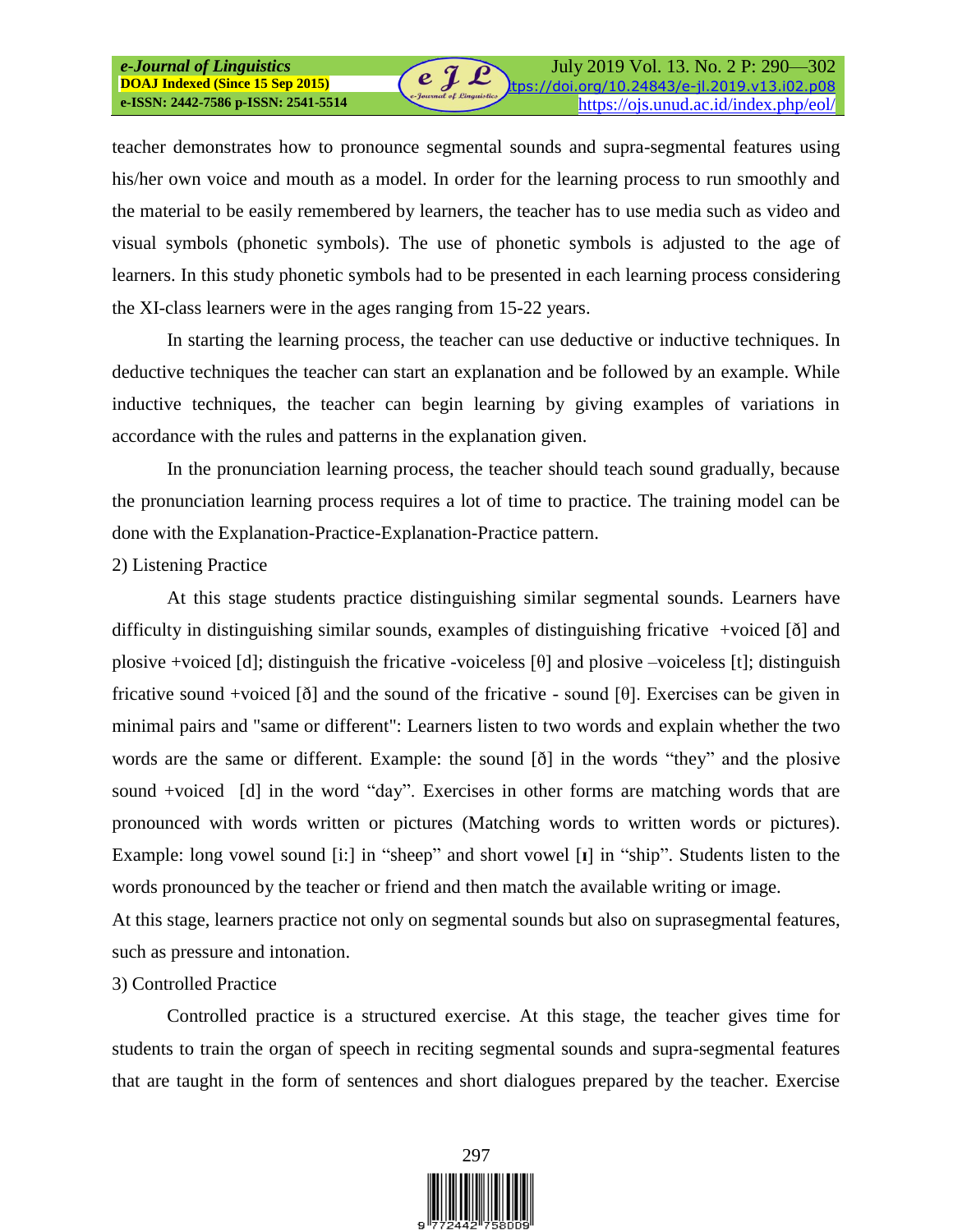models can be done by doing short conversations (short conversations), listen and repeat, minimal pairs in words and sentences. Another example, pronunciation of English consonant clusters that are on the onset position, is an example of the word "strength" [stren $\theta$ ], "modern" [pmpdn], and "standard" ['stændǝd] in the coda position. The pronunciation of 'strength' and "modern" without insertion of neutral vowel sounds [ə]. Whereas the pronunciation "standard" without pronouncing the plosive +voiced [-d]. To help learners in improving pronunciation of consonant clusters, the teacher explains the patterns of the English syllable structure and provides varied examples, such as pronunciation of suffixes -s [-s, -z, -ɪz, -t, -d, -ɪd].

 $e \nightharpoondown e$ 

#### 4) Guided Practice

Guided practice is structured exercises. Teacher provides training in a higher level form than controlled exercise. For example, the teacher asks learners to practice reciting the consonant sounds of fricative -voiced  $[\theta]$ . Training techniques can be in the form of conversations, story telling, reading aloud, dictation, and games.

#### 5) Communicative Practice

At this level, practice has already included into speaking skill. Teacher only provides a framework. learners are expected to be able to improve their creative thinking skill in developing what is given by the teacher and be able to determine their own training techniques to be used. Students are expected to be able to communicate using English with pronunciation that is intelligibility. Training techniques can be drama, role play, storytelling, song, game, poem, and conversation.

The second novelty is methodological analysis of acoustic phonetic data by using tool named speech analyzer. This tool is able to accurately measure the frequency, intensity, and duration of supra-segmental features pronounced by learners. In addition to providing accurate measurements, the speech analyzer is also able to accurately describe the final tone pattern of sentences, such as the final tone up, down, and partially down.

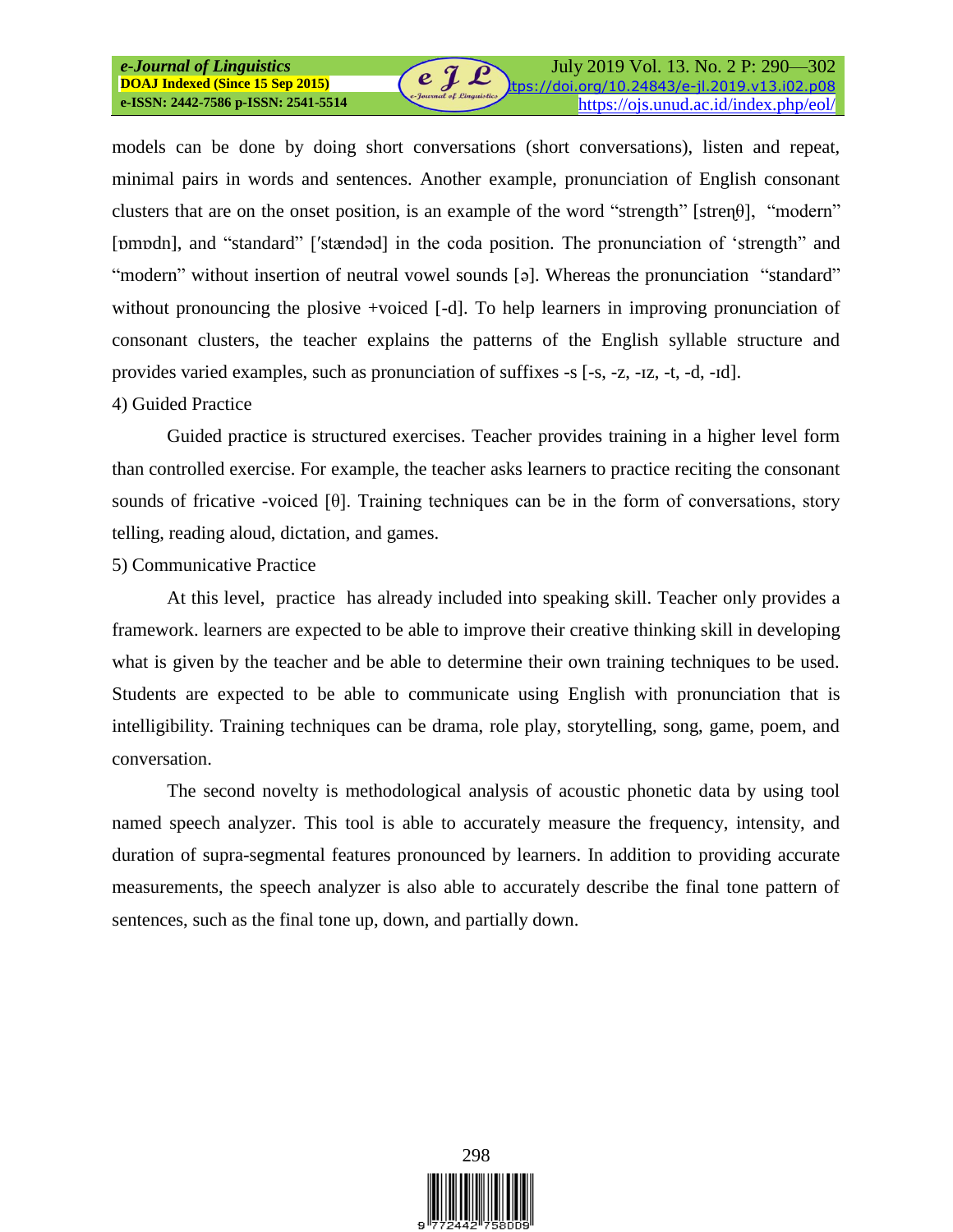| e-Journal of Linguistics                | $e^{i\theta}$            | July 2019 Vol. 13. No. 2 P: 290–302          |
|-----------------------------------------|--------------------------|----------------------------------------------|
| <b>DOAJ Indexed (Since 15 Sep 2015)</b> |                          | tps://doi.org/10.24843/e-jl.2019.v13.i02.p08 |
| e-ISSN: 2442-7586 p-ISSN: 2541-5514     | e-Journal of Linguistics | https://ojs.unud.ac.id/index.php/eol/        |

**Figure 2**

**Pronunciation of Sheep [ʃi:p] and Ship [ʃɪp]**



In the pronunciation of "sheep"  $\lceil$ [i:p] there is a long vowel sound [i:] with a duration of 0.02 ms, while in "ship" [ʃɪp] there is a lax vowel sound [ɪ] with a shorter duration, that is 0.01ms.

#### **6. Conclusions and Recommendations**

In an effort to improve English pronunciation learning abilities, this study designed a learning model called behaviorism learning method with a communicative approach. This learning model was developed based on the related aspects, namely language theory, learning theory (behaviorism and CLT), learning objectives (identifying and reciting segmental sounds and suprasegmental English features, English syllabus (even semester XI syllabus ), types of activities (listen and repeat, phonetic training, minimal pairs drill, games, tongue twisters, contextualized reading aloud, role play, and song), the role of the teacher, the role of students, and the role of teaching material.

By looking at the advantages of the new method, it is recommended for English teacher to apply this learning method in teaching English pronunciation. Here are some advantages of the new learning model.

1) The behaviorism learning model with a communicative approach is very suitable to be applied in English pronunciation learning which emphasizes drill & practice.

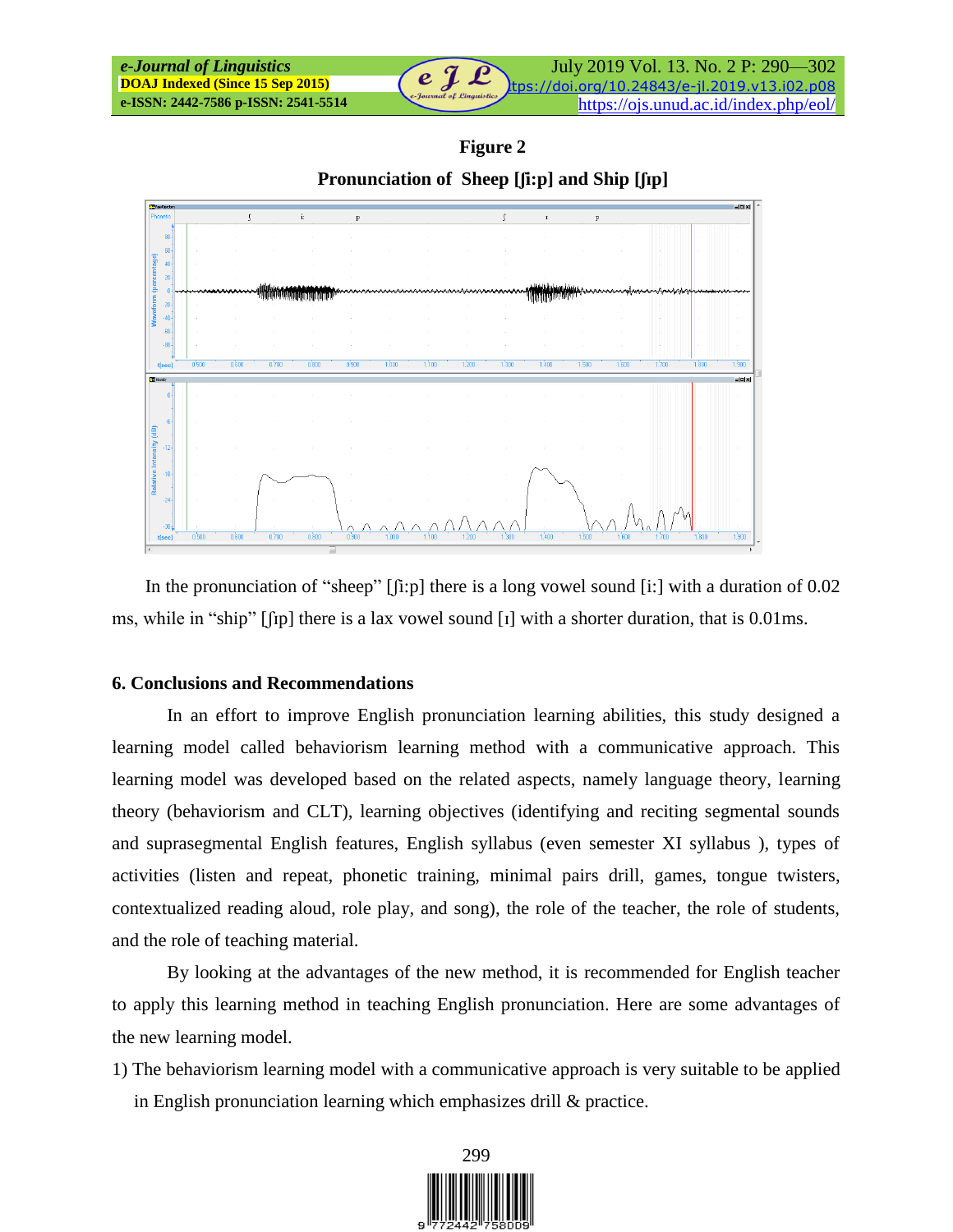2) The behaviorism learning model with a communicative approach implements learning activities that are in accordance with Minister of National Education Regulation No. 41 in 2007 year concerning standard processes, namely the existence of preliminary activities, core activities, and closing activities.

e J L

- 3) The behaviorism learning method with a communicative approach implements learning steps based on communicative approaches, namely (1) explanation and demonstration, (2) listening practice to distinguish similar sounds, (3) controlled practice (exercises in examples are simple), (4) guided practice, and (5) communicative practice.
- 4) The behaviorism learning method with a communicative approach applying a tool. It is named speech analyzer. This tool used to analyze supra-segmental features.
- 5) The behaviorism learning model with a communicative approach provides assessment rubrics in the form of performance criteria that can help teachers assess the level of learners' understanding, learners' creativity, and learners' learning outcomes in large classes.

## **7. References**

*e-Journal of Linguistics*  **DOAJ Indexed (Since 15 Sep 2015)**

- Abreu, Mercedez Cabrera, Ortega, and Flores. (2013). Production Errors in the Learning of Falling and Falling-Rising Tones*.* (Przedlacka, Maidment, and Ashby, Editor). London: Phonetics Teaching and Learning Conference.
- Brown, H. Douglas. (2007). *Prinsip Pembelajaran dan Pengajaran Bahasa*. (Cholis, Noor dan Pareanom, Yusi Avianto, Penerjemah). USA: Pearson Education, Inc.
- Branch, Robert Maribe and Dousay. 2015. Survey of Instructional Design Models. USA: AECT.
- Carson, Karyn Louse. (2012). Efficient and Effective Classroom Phonological Awareness Practices to Improve Reading Achievement. (Thesis). New Zeland: College of Education University of Canterbury.
- Celce-Murcia, Marianne et al. (2008). Teaching Pronunciation: A Reference for Teachers of English to Speakers of other Languages*.* Cambridge: Cambridge University Press.
- Creswell, John W. 2009. Designing and Conducting Mixed Methods Research (2nd Edition)*.* New York: SAGE Publications, Inc.
- Davenport, Mike and Hannahs. (2005). Articulatory Phonetics. London: Hodder Arnold.

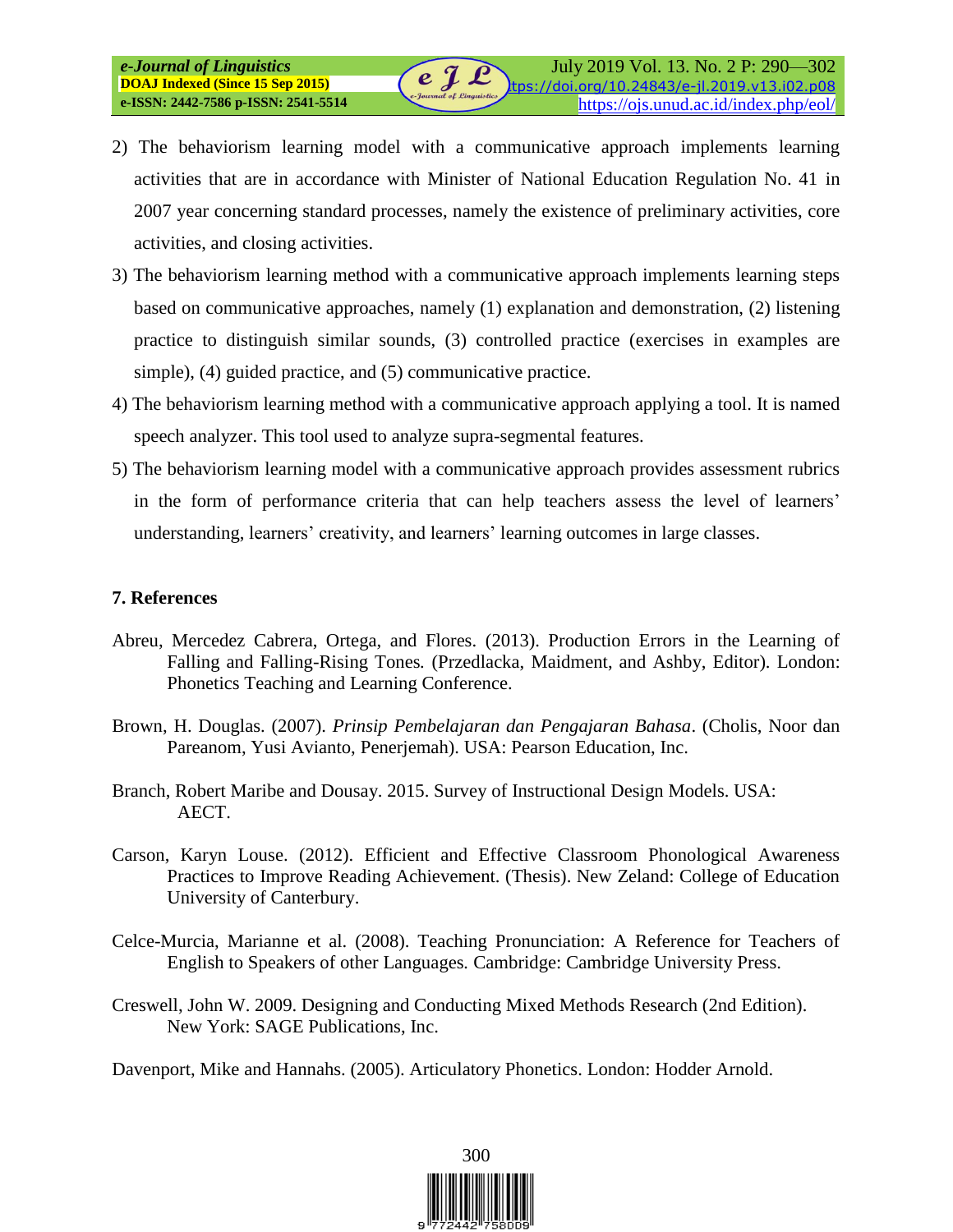- Dӧrnyei, Zoltán. (2007). Research Methods in Applied Linguistics. Oxford: Oxford University Press.
- Elmaksoud, Mukhtar Abd Elfattah.2013. The Effective of Using Communicative Approach on Developing Pronunciation Sub-Skill*.* Egypt: Beni-Suef University. International Research Journal (ISSN: 2141-5161)vol. 4 (3) pp.294-308. Diunduh dari [http://www:](http://www/) interesjournals.org/ER
- Els, Theo Van et al. 1991. Applied Linguistics and the Learning and Teaching of Foreign Languages*.* Edward Arnold Publisher Ltd.Hadley, Gregory. 2008. Action Research in Action*.*Singapore: SEAMEO Regional Language Centre.
- Fernandez, Eva M and Cairns. (2011). Fundamentals Psycholinguistics. UK: Wiley Blackwell Ltd.
- Fraser, Helen. (2001). Teaching Pronunciation: A Handbook for Teachers and Learners. New South Wales: DETYA (Department of Education Training and Youth Affairs).
- Kayi, Hayriye. (2006). Teaching Speaking: Activities to Promote Speaking in Second Language*.* The Internet Journal, Vol. XII, No. 11, November 2006. Retrieved 13rd April, 2014 from [http://iteslj.org/.](http://iteslj.org/)
- Kelly, Gerald. (2006). How to Teach Pronunciation. England: Pearson Education Limited.
- Kirkpatrick, A. (2007). World English. Implications for International Communication and English Language Teaching. Cambridge: Cambridge University Press.
- Krashen, Stephen D. (2009). Principles and Practice in Second Language Acquisition. California: University of Southern California. Internet Edition.
- Ladefoged, Peter and Keith, Johnson. (2011). A Course in Phonetics. Los Angeles: University of California.
- Larsen-Freeman, Diane. (2008). Techniques and Principles in Language Teaching. UK: Oxford University Press.
- Mahsun. 2007. *Metode Penelitian Bahasa: Tahapan Strategi, Metode, dan Tekniknya*. Jakarta: Rajawali Press.
- Masreng, Robert. 2019. Causativity and Alternation *Me-kan/-i* in Indonesia, e-Journal of Linguistics. DOAJ Indexed (Since 15 Sep 2015) January 2019 Vol. 13. No. 1 P: 32—42 DOI.10.24843/eJL.2019.v13.i01.p04 e-ISSN: 2442-7586 p-ISSN: 2541-5514 <https://ojs.unud.ac.id/index.php/eol/>
- Nelson, W. N. (2010). Language and Literacy Disorders: Infancy through Adolescence. Boston, MA: Pearson Education Inc.